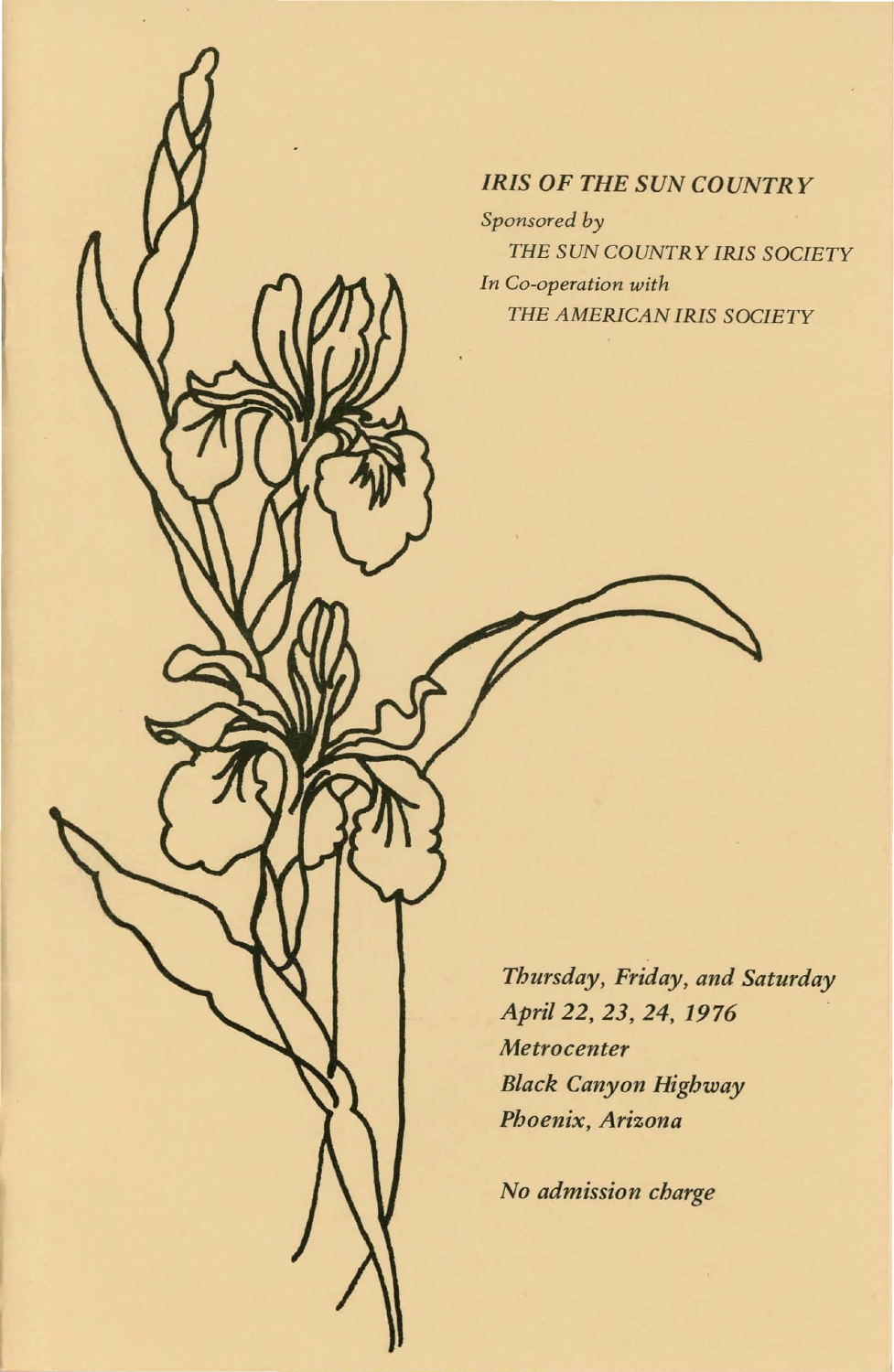

THE SUN COUNTRY IRIS SOCIETY EXTERDS A WARM WELCOME TO ALL OF YOU ENTERING AND EN-JOYING OUR SHOWS THIS SPRING OF 1976. THE SOCIETY WAS ESTABLISHED IN. JUNE, 1969, WITH THE FIRST OF ITS SHOWS HELD IN APRIL. 1970.

PURPOSE OF OUR ORGANIZATION IS TO STIMU-LATE AND ENCOURAGE CULTURE OP IRISES IN OUR AREA, KNOWN AS SUN COUNTRY.

THE SOCIETY IS BASED ON FRIENDSHIP AND A DESIRE TO SHARE KNOWLEDGE OF THE "RAINBOW FLOWER" - THE IRIS.

 $\vert$ 

i

 $\vert$ 

IF YOU ARE INTERESTED IN LEARNING MORE ABOUT OUR GROUP, AND PERHAPS IN JOINING IT. WE WANT YOU TO KNOW THAT MEMBERSHIP IS OPEN TO ALL PERSOBS INTERESTED IN GROWIRG IRISES, REGARDLESS OF PREVIOUS EXPERIENCE.

TEN DOLLARS' WORTH (LIST PRICE) OF FREE IRISES GOES TO EACH PERSON JOINING SUN COUN. TRY DURING ITS SHOWS.

CURREHTLY, WE MEET THE THIRD MONDAY OP EACH MONTH AT 7:00 P.M. IN THE COMMUNITY ROOM, PIRST FEDERAL SAVINGS BUILDING. 5830 NORTH 19TH AVENUE. PHOENIX.

A SHOW HOST OR HOSTESS WILL BE HAPPY TO GIVE YOU FURTHER INPORMATION, OR YOU MAY CON-TACT FLOYD WICKENKAMP AT 977 - 2354.

l-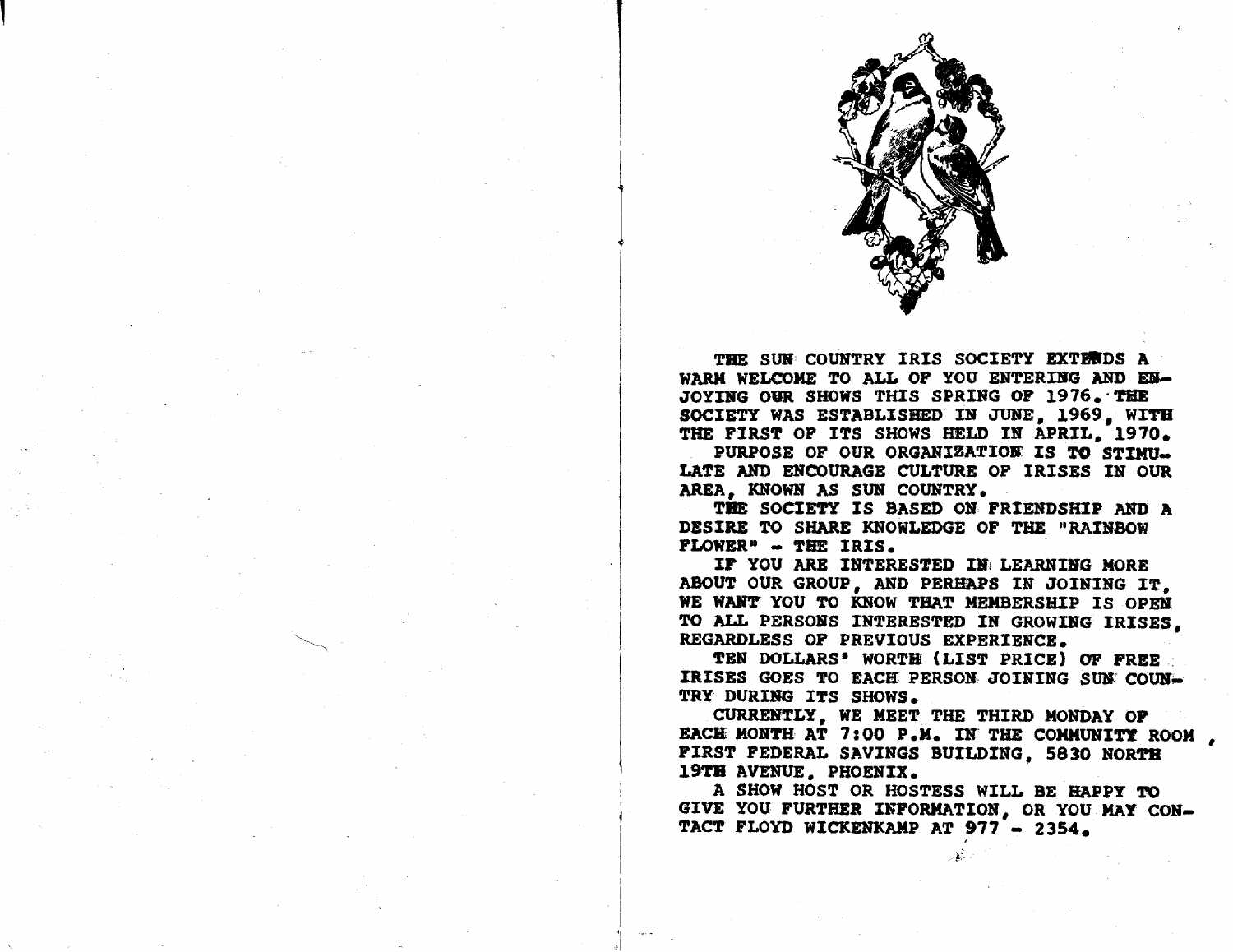This is an iris show approved by the American Iris Society, and conducted according to American Iris Society requlations and judged by its accredited judges.

#### SHOW COMMITTEE

**CHAIRMAN SCHEDULE PROPERTIES JUDGES** - EDUCATIONAL DISPLAY SECRETARY, AWARDS ENTRIES PLACEMENT= **HORTICULTURE ARTISTIC ARTISTIC DIVISION: CONCEPTS STAGING CLERKS CLASSIFICATION** HOSPITALITY

**ROBIN KLEINZ JULIUS RIEDEL MARY SCHEIDLER ANNA SYRJA FLOYD WICKENKAMP MARY SCHEIDLER** EDNA TRY EDNA TRY, ROBIN KLEIMZ

**FLOYD WICKENKAMP** 

**JUNIORS** PUBLICITY **TROPHIES** 

BETTY WICKENKAMP ROBERT STAUB. FLOYD WICKENKAMP **CLARICE MARKE** KATIE ROMERO **FOSTER TRY** CAROLE GLENN

DORALD SHEPARD

# SUM COUNTRY OFFICERS 1975-1976

| <b>PRESIDENT</b>                  | <b>MARY SCHEIDLER</b> |  |  |  |
|-----------------------------------|-----------------------|--|--|--|
| VICE-PRESIDENT                    | <b>BOBBIE SHEPARD</b> |  |  |  |
| <b>SECRETARY</b>                  | PHYLLIS SIDES         |  |  |  |
| <b>TREASURER</b>                  | <b>CAROLE GLENN</b>   |  |  |  |
| REGION 15 AREA<br><b>CHAIRMAN</b> | <b>JANICE GREENE</b>  |  |  |  |
| DIRECTORS -                       |                       |  |  |  |



**KATIE ROMERO PLOYD WICKENKAMP** DORALD SHEPARD

# **RULES**

- 1. Exhibition privileges are open to all persons.
- 2. Entries will be accepted from 6:30 until 9:30 A.M. on Thursday, April 22.
- 3. Containers will be furnished except for artistic classes and Class "a" collections.
- 4. Exhibitors may enter more than one specimen in a class, but no more than one of the same variety.
- 5. Exhibits must be correctly identified and labeled. Entry tags may be obtained in advance from Floyd Wickenkamp (977-2354) or Robin Kleinz (274-7365).
- 6. Horticultural exhibits must have been grown by exhibitor.
- 7. Juniors are defined as those under 18 years of age.
- 8. The classification committee may combine. create, or separate classes if necessary.
- 9. Judging will be by American Iris Society rules, with decisions of judges final, and any award withheld at their discretion.
- 10. Sun Country assumes no responsibility for loss or damage, but will do all possible to safequard exhibits.
- 11. Faded stalks may be groomed or removed by the show committee or exhibitor any time after judging.
- 12. Judging is to begin at 10:00 A.M. Thursday. April 22.
- 13. Trophies will be awarded Saturday, April 24 at 4:00 P.M. Ribbons, trophies, and artistic exhibits must be removed between 4:30 and 5:00 P.M. that same day.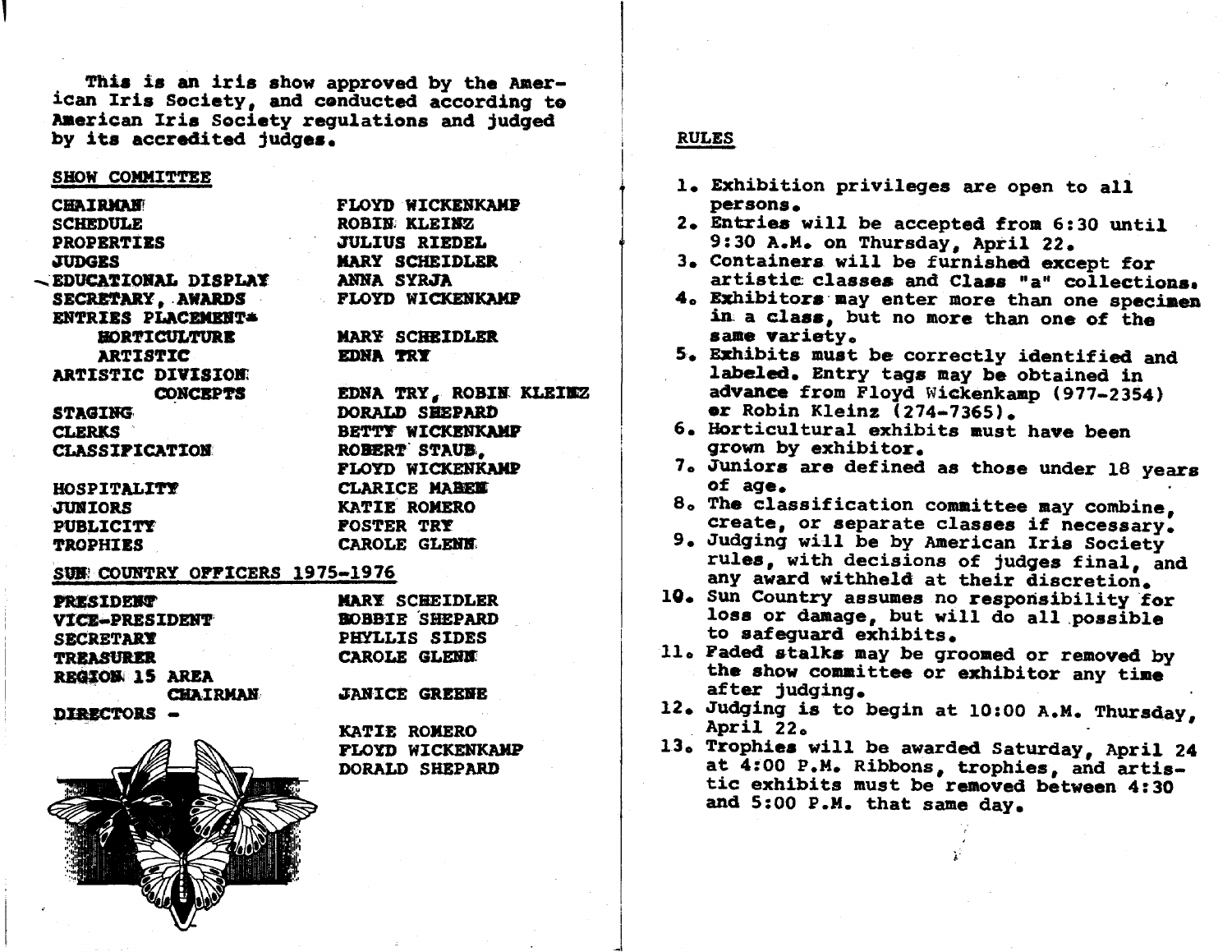| DIVISION I - HORTICULTURE |                                 |  |  |  |  |
|---------------------------|---------------------------------|--|--|--|--|
|                           | SECTION A TALL BEARDED          |  |  |  |  |
| Class a) Self             |                                 |  |  |  |  |
| / l. White                | 6. Pink                         |  |  |  |  |
| $2.$ Blue                 | 7. Orange                       |  |  |  |  |
| 3. Yellow                 | 8. Green                        |  |  |  |  |
| 4. Red                    | 9. Black                        |  |  |  |  |
| 5. Brown                  | 10. Violet                      |  |  |  |  |
| Class b) Plicata          |                                 |  |  |  |  |
| Class c) Bitone           |                                 |  |  |  |  |
| Class d) Blend            |                                 |  |  |  |  |
| Class e) Bicolor          |                                 |  |  |  |  |
|                           | SECTION B ARIL AND ARILBRED     |  |  |  |  |
|                           | Class a) Aril-meds              |  |  |  |  |
|                           | Class b) $1/4$ aril or less     |  |  |  |  |
|                           | Class $c)$ $1/2$ aril           |  |  |  |  |
|                           | Class $d)$ 3/4 aril             |  |  |  |  |
|                           | Class e) Pure aril              |  |  |  |  |
| SECTION C MEDIAN          |                                 |  |  |  |  |
|                           | Class a) Standard dwarf bearded |  |  |  |  |
|                           | Class b) Border bearded         |  |  |  |  |
|                           | Class c) Intermediate bearded   |  |  |  |  |
|                           | Class d) Miniature tall bearded |  |  |  |  |
| SECTION D SPURIAS         |                                 |  |  |  |  |
|                           | SECTION E LOUISIANAS            |  |  |  |  |

- SECTION P **SIBERIANS**
- SECTION G BULBOUS (Dutch, English, Spanish, and others)

NOT ELIGIBLE FOR QUEEN OF SHOW

SECTION H MISCELLANEOUS

Any iris not named above.

SECTION I SEEDLINGS

(An unintroduced iris of any section or kind, to be designated by name or number and entered in hybridizer's name.)



- Class a) Seedlings hybridized by Arizona exhibitors
- Class b) Others

SECTION J COLLECTIONS

- Class a) Five different named varieties (Provide own container)
- Class b) Three different Dykes Medal winners
- SECTION K JUNIOR DIVISION
	- Class a) Tall bearded
	- Class b) Any other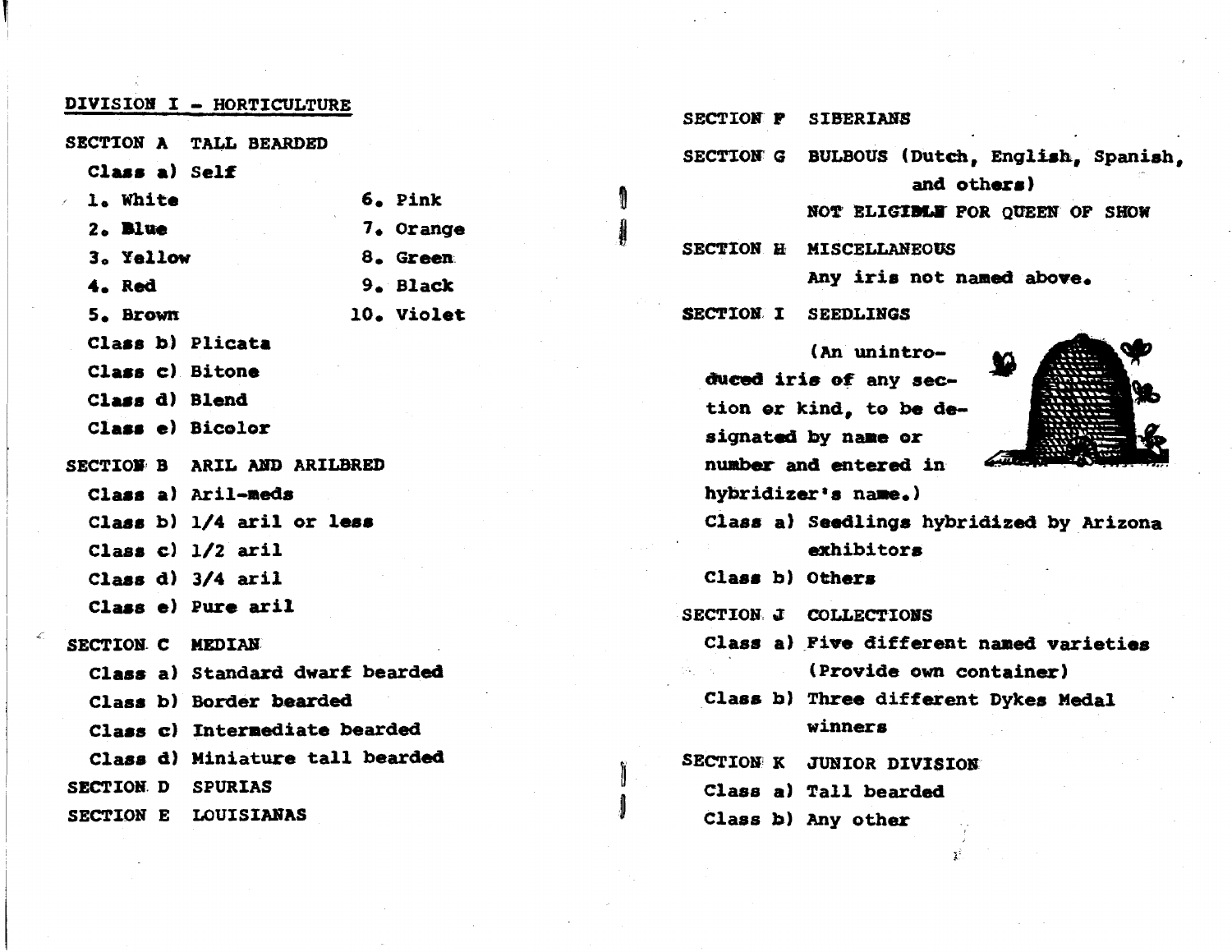### DIVISION II

#### ARTISTIC DESIGN

## **RULES**

- 1. One entry only te a class.
- 2. No artificial plant material may be used.



- 3. Dried or treated natural plant material is acceptable, but the fresh should predominate.
- 4. Plant material need not have been grown by exhibitor.
- 5. One or more irises must be used in each arrangement.
- 6. Exhibitor's name must appear on underside of container.
- 7. Exhibitor must keep arrangement freshened.
- 8. A novice is defined as a person who has never won a blue ribbon in an artistic  $class$  at an iris show.

#### THEME - SHOW TIME

1. "MADAME BUTTERFLY"

A design showing Oriental influence. Accessories permitted.

2. "DESERT SONG"

A design including succulents or rocks or a combination of both. No accessories.

3. "MY FAIR LADY"

A mass arrangement featuring pastel hues. No accessories.

4. SHOW BOAT"

A design with water interest. Accessories permitted.

5. "YANKEE DOODLE DANDY"

## NOVICE EXHIBITORS ONLY

An arrangement fashioned with red, white, and blue flowers. Accessories permitted.

6. "MY PAVORITE DISNEY TUNE"

POR JUNIORS ONLY.

Accessories permitted. Please use 3x5 inch white file card to identify song.

# **AWARDS**

### **RIBBONS**

Pirst, second, third place and honorable mention ribbons will be awarded in each class as merited, except Seedling Class I.

Sweepstakes rosettes will be awarded in Horticulture and Artistic divisions.

Queen of Show rosette will be awarded in Horticulture.

Best Arrangement rosette will be awarded. Best Seedling of Show rosette will be avarded.

Best Specimen of Show, Junior division, and Rest Arrangement of Show, Junior division, will be awarded.

### **MEDALS**

Silver medal of the American Iris Society will be given to the person winning the highest number of first place ribbons in the Horticulture division.

Bronze medal of the American Iris Society will be given to the person winning the second highest number of first place ribbons in the Horticulture division.